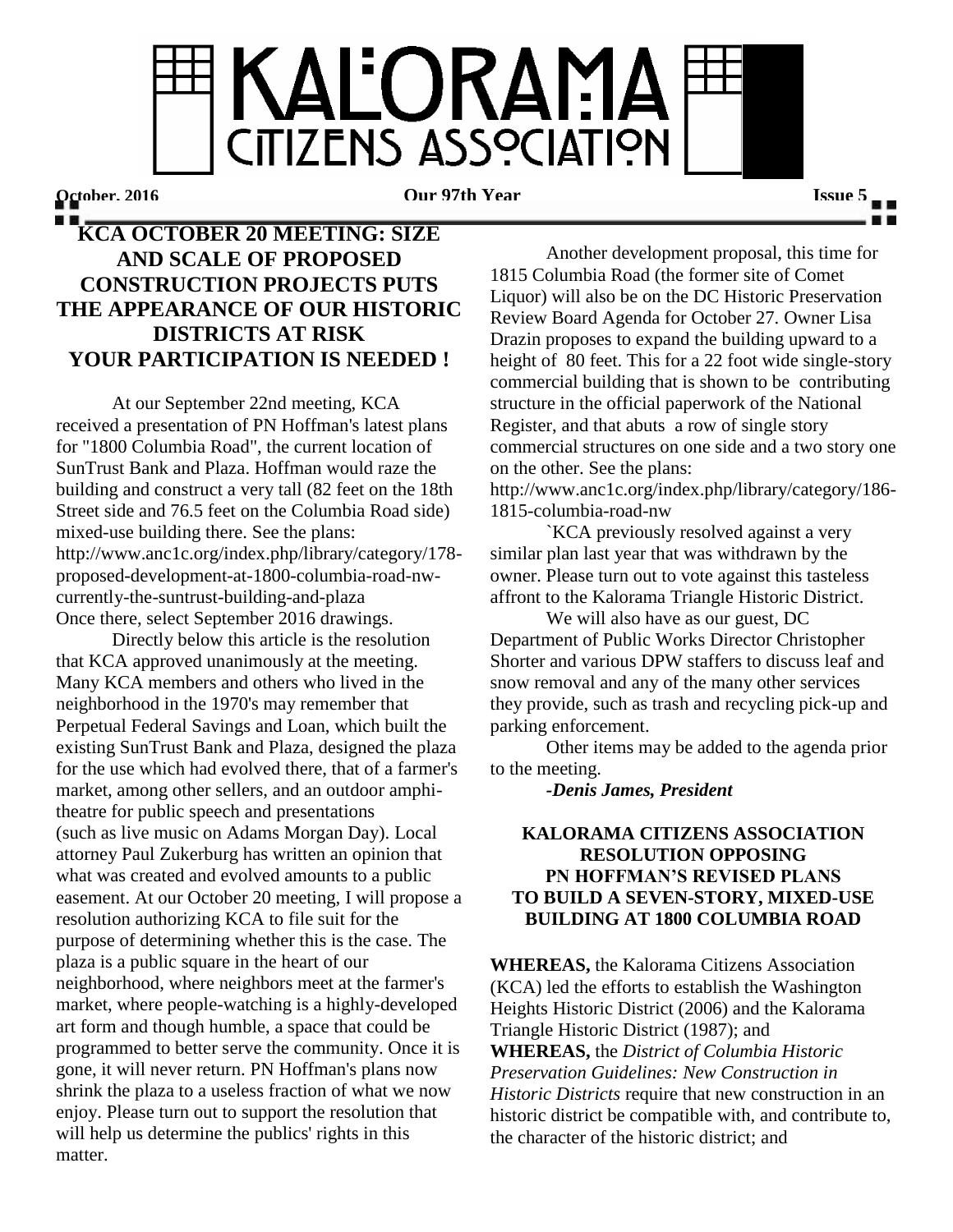**WHEREAS,** Perpetual Federal Savings and Loan Association (Perpetual S & L) agreed in 1976, after negotiations with Adams Morgan community representatives, that it would develop the large vacant lot on the southwest corner of the  $18<sup>th</sup>$  Street and Columbia Road intersection for a new branch office in such a way as to preserve the property's "open quality, attractiveness, and accessibility to the vendors" that were using the then-vacant lot as an open-air market; and

**WHEREAS,** based on the foregoing agreement with the community, Perpetual S & L constructed a new branch office and a large public space in 1978, now commonly known as the SunTrust plaza due to the fact that SunTrust acquired the branch office and the property in 1998; and

**WHEREAS,** the Adams Morgan community, starting in about 1970 when the site was a large vacant lot (after the 1969 demolition of the Ambassador Theater, which previously occupied the space) and continuing after the construction of the new branch office and the associated plaza in 1978, has made use of the site as a public square and for various activities, including the farmers market and special neighborhood events such as Adams Morgan Day; and

**WHEREAS,** developer PN Hoffman (PNH), pursuant to a purchase agreement with SunTrust, proposes to build a seven-story, mixed-use building on the 1800 Columbia

Road site that would not be compatible with the Washington Heights Historic District in various respects and would occupy about 90% of the space that is currently devoted to the plaza; and

**WHEREAS,** the SunTrust plaza sits at the southwest corner of the 18<sup>th</sup> Street and Columbia Road intersection, which is the main intersection and geographic center of Adams Morgan and which is shaped and defined by one-, two-, and three-story buildings standing on each of its corners, with compatible height and massing and a sense of balance and openness; and

**WHEREAS,** the height and massing of the proposed PNH building would overwhelm the architecturally significant buildings on the other three corners of the 18<sup>th</sup> Street and Columbia Road intersection and would dominate this prominent intersection and fundamentally alter its historic character; and **WHEREAS,** the height and massive scale of the proposed PNH building would overwhelm the twoand three-story buildings that abut the site on  $18<sup>th</sup>$ 

Street and the three- and four-story row house buildings that abut it on Columbia Road; and **WHEREAS,** the SunTrust site is part of the Washington Heights Historic District, requiring that any new construction on the SunTrust plaza site undergo review by the District's Historic Preservation Review Board (HPRB) to ensure that the proposed new construction is compatible with the historic character of the Washington Heights Historic District; and

**WHEREAS,** the District's Comprehensive Plan and the Adams Morgan Vision Framework, developed by the District's Office of Planning in 2015, both provide strong support for preserving open space on the SunTrust site for continued public use of the site; and **WHEREAS,** on June 23, 2016, the HPRB, after a public hearing on PNH's May 26, 2016, plans for the site, declined to approve the proposed plans in concept, setting forth a long list of changes in the plans that were required to secure HPRB approval, centering on the need to reduce signficantly the scale and height of the building on its  $18<sup>th</sup>$  Street side to ensure compatibility with the low-rise, two- and three-story buildings that line  $18<sup>th</sup>$  Street to the south of the proposed site, but also identifying many other concerns about the ways in which the proposed building was not in compliance with the District's historic preservation guidelines for new construction; and

**WHEREAS,** PNH submitted new plans to the HPRB and to ANC 1C, dated September 10, 2016, that include 52 condo units, first floor retail space, and 32 underground parking spaces (Revised PNH Plans) but do not include a plaza or similar open space for public use (except for a tiny triangular space of roughly 400

square feet where the building meets the intersection of 18<sup>th</sup> Street and Columbia Road); and

**WHEREAS,** the Revised PNH Plans involved tweaks to the building's scale, consisting of a stair stepped façade on its southern 18<sup>th</sup> Street section, made up of three pieces, starting with a four-story piece, with a width of about 20 feet, closest to the existing threestory  $18<sup>th</sup>$  Street building, then stepping up to a fivestory piece, with a width of about 55 feet, and finally stepping up to a large six-story piece plus a large penthouse for the final 75 feet or so of the  $18<sup>th</sup>$  Street façade; and

**WHEREAS,** the Revised PNH Plans do not include dimensions but earlier plans as to the building's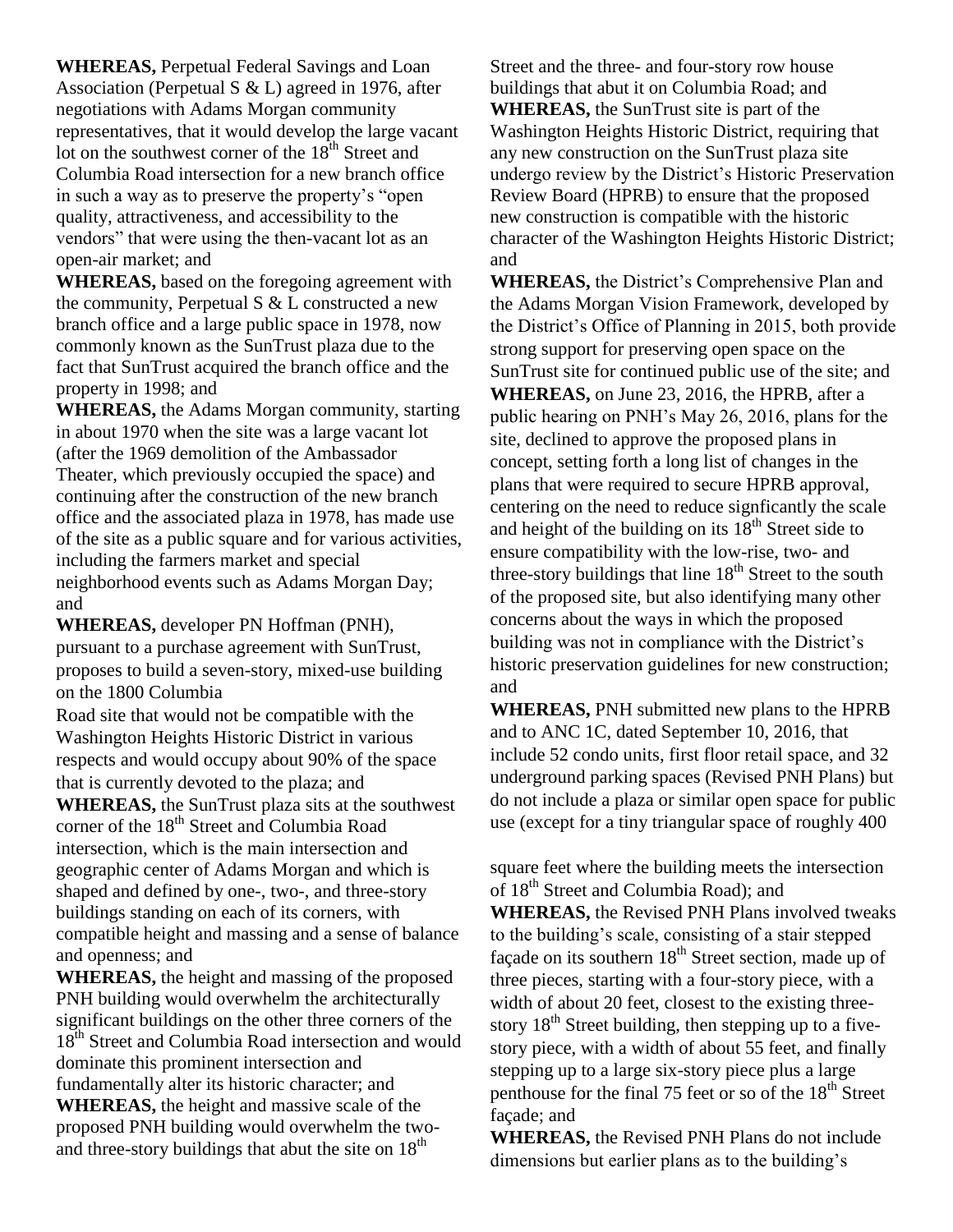overall height (which appear not to have been altered) indicate the building's height to be 88.5 feet on the Columbia Road side and about 95 feet on the  $18<sup>th</sup>$ Street side; and

WHEREAS, about 50% of the façade facing 18<sup>th</sup> Street under the Revised PNH Plans will reach about 95 feet or more than twice the height of most of the buildings on  $18<sup>th</sup>$  Street to the south of the site; and **WHEREAS,** the Revised PNH Plans represent a slight improvement over the May 26 plans in terms of compatibility with the character of nearby buildings due to changes made to the building's proportion (relationship of the building's doors and windows to each other and the building's elevation), rhythm (the repetition of façade details), massing (articulation of the face and roof through projections), details and ornamentation, materials, color, and landscape features.

**NOW, THEREFORE, BE IT RESOLVED** by the Kalorama Citizens Association that:

- 1. It opposes PN Hoffman's Revised Plans for a new building at 1800 Columbia Road based on, among other things, the incompatibility of the proposed building with the Washington Heights Historic District as to scale and height, especially with regard to the buildings to its south on  $18^{th}$  Street and the buildings on the other three corners of the  $18<sup>th</sup>$  Street and Columbia Road intersection.
- 2. It urges PN Hoffman to work with KCA and ANC 1C to continue to revise and improve its plans as to the building's details relating to such matters as proportion, rhythm, massing, details and ornamentation, materials, colors, and landscape features in a way that will ensure that the proposed building is fully compatible with the Washington Heights Historic District.
- 3. It urges the Historic Preservation Review Board and ANC 1C to require PN Hoffman to make further modifications to these plans, especially as to the proposed building's scale and height, to ensure that the proposed building is compatible with the Washington Heights Historic District.
- 4. It urges PN Hoffman and SunTrust to acknowledge and confirm the validity of the agreement made with the Adams Morgan community in the 1970s by the bank (Perpetual  $S < L$ ) whose assets were eventually acquired by the property's current owner (SunTrust) to dedicate a portion of the site to community use that is large enough to provide a *bona fide* public gathering space and space for the continuation of the farmers' market and other open-air vending opportunities.

## **PLEASE SUPPORT KCA WITH YOUR MEMBERSHIP DUES AND DONATIONS TO THE GENERAL FUND**

If you have not yet paid your 2016 dues, please use the handy form below to do so. Check your address label - it should either show the date you paid dues for 2016, or request that you pay them. Your support is important and appreciated.

## **PLEASE USE THE COUPON BELOW TO PAY YOUR KCA DUES, JUST \$25.00, (\$40.00 for couples) OR CONTRIBUTE TO A KCA PROJECT**

Annual dues are now due. If your address label states "Please pay 2016 Dues" we ask that you renew as soon as possible. For your convenience, a return envelope was included inside your January, 2016 KCA newsletter. Payments can also be made by credit card through Paypal at:<http://www.kaloramacitizens.org/join>Or use this convenient form and send your check to KCA, PO Box 21311, Washington DC 20009. KCA is a 501(c)(3) organization. All dues and contributions are fully tax deductible to the extent provided by law